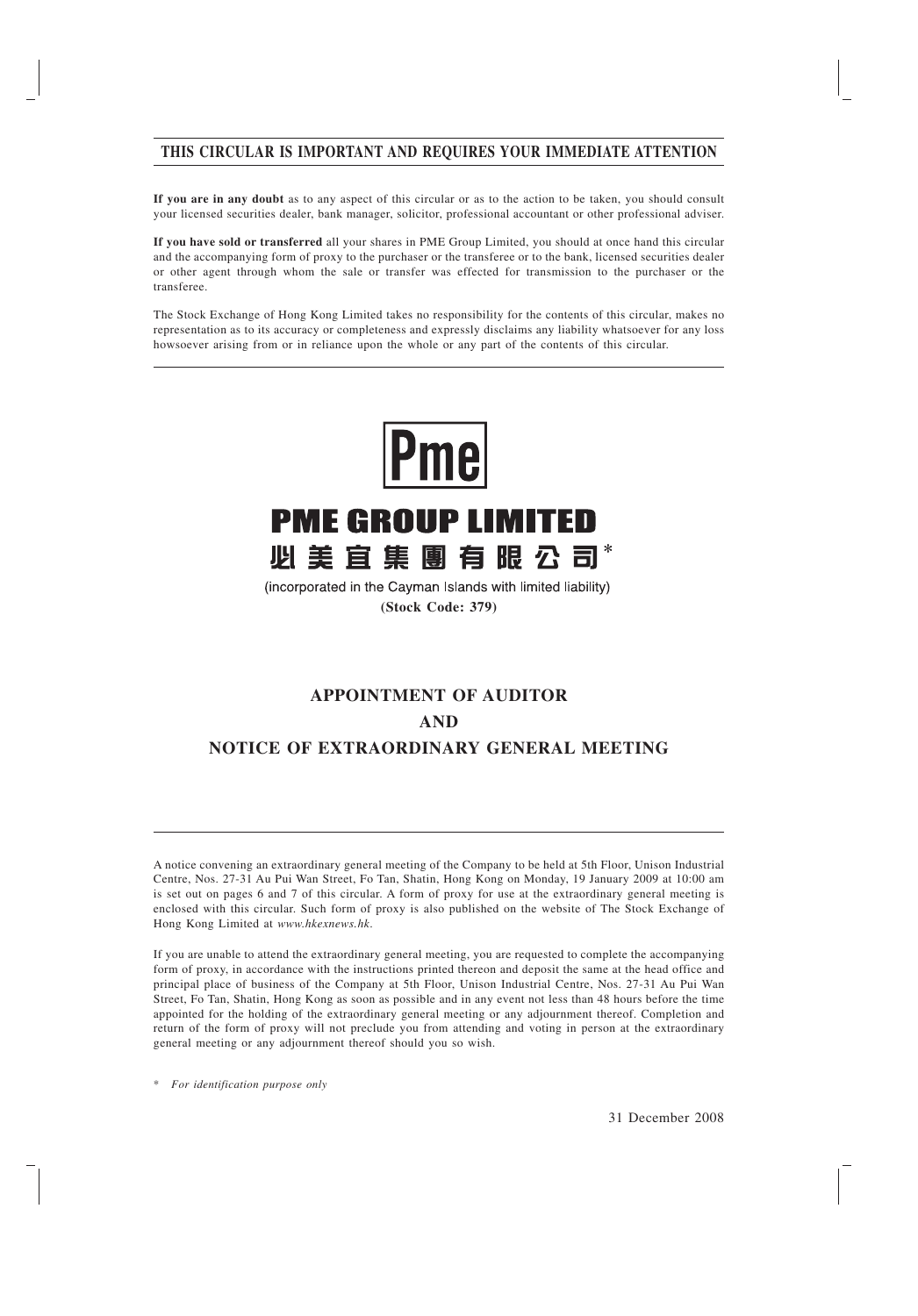## **CONTENTS**

### *Page*

| Letter from the Board                                                                                                               |                          |  |
|-------------------------------------------------------------------------------------------------------------------------------------|--------------------------|--|
|                                                                                                                                     | 2                        |  |
|                                                                                                                                     | 3                        |  |
|                                                                                                                                     | 3                        |  |
|                                                                                                                                     | 3                        |  |
|                                                                                                                                     | $\overline{\mathcal{A}}$ |  |
| Appendix – Procedures by which Shareholders may demand<br>a poll at general meeting pursuant to the<br>Articles of Association<br>5 |                          |  |
|                                                                                                                                     | 6                        |  |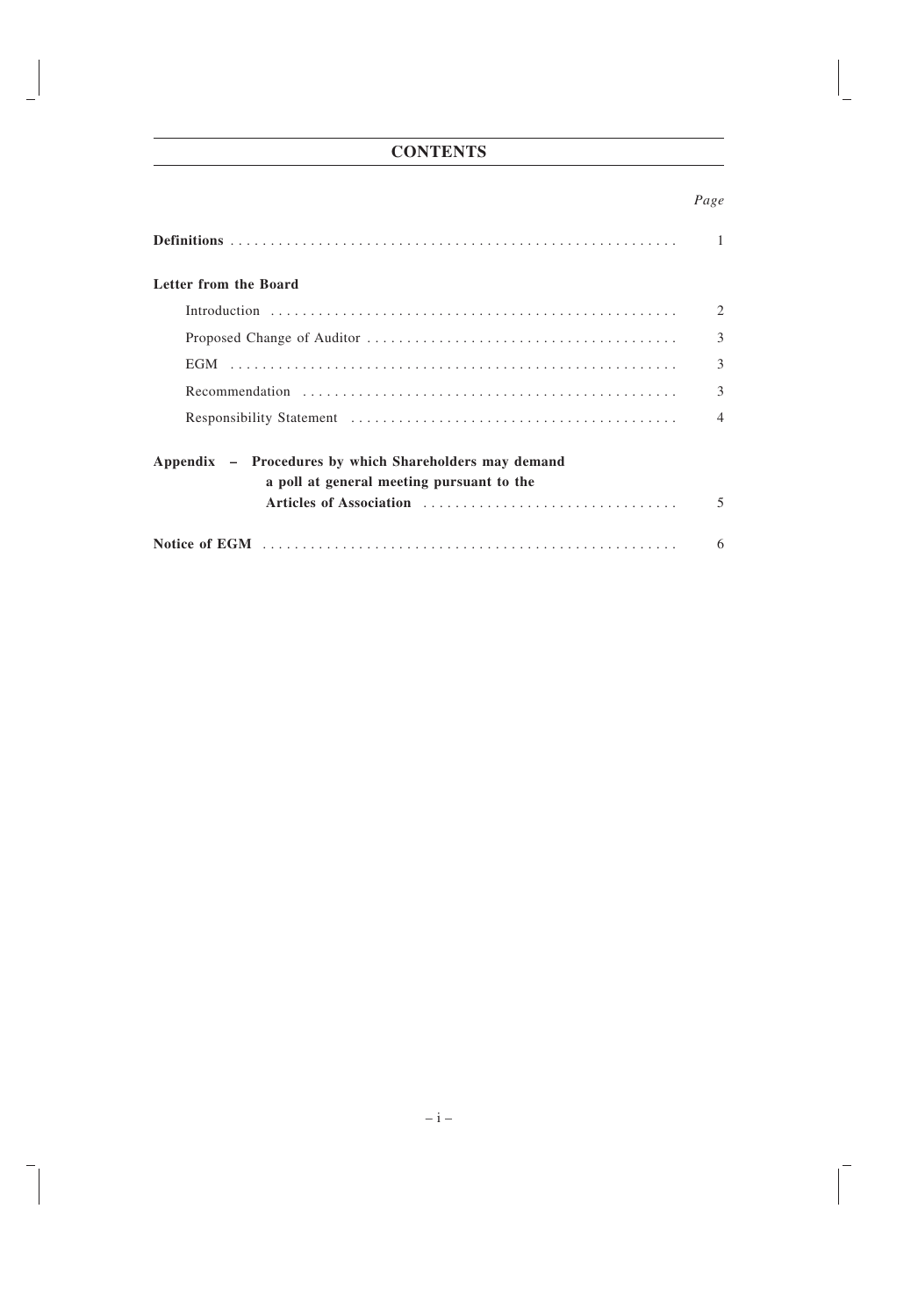## **DEFINITIONS**

*In this circular, unless the context otherwise requires, the following expressions shall have the following meanings:*

| "Articles of Association" | the articles of association of the Company                                                                                                                                        |
|---------------------------|-----------------------------------------------------------------------------------------------------------------------------------------------------------------------------------|
| "Board"                   | the board of Directors                                                                                                                                                            |
| "Company"                 | PME Group Limited, a company incorporated in the<br>Cayman Islands with limited liability and the issued<br>Shares of which are listed on the main board of the Stock<br>Exchange |
| "Deloitte"                | Deloitte Touche Tohmatsu                                                                                                                                                          |
| "Directors"               | the directors of the Company                                                                                                                                                      |
| "EGM"                     | the extraordinary general meeting of the Company to be<br>convened on Monday, 19 January 2009 and held to<br>approve, among others, the appointment of auditor                    |
| "Group"                   | the Company and all of its subsidiaries                                                                                                                                           |
| "Hong Kong"               | the Hong Kong Special Administrative Region of the<br>People's Republic of China                                                                                                  |
| "Listing Rules"           | the Rules Governing the Listing of Securities on the<br><b>Stock Exchange</b>                                                                                                     |
| "Share $(s)$ "            | ordinary share(s) of $HK$0.01$ each in the share capital of<br>the Company                                                                                                        |
| "Shareholder(s)"          | $holder(s)$ of the Share(s)                                                                                                                                                       |
| "SHINEWING"               | SHINEWING (HK) CPA Limited                                                                                                                                                        |
| "Stock Exchange"          | The Stock Exchange of Hong Kong Limited                                                                                                                                           |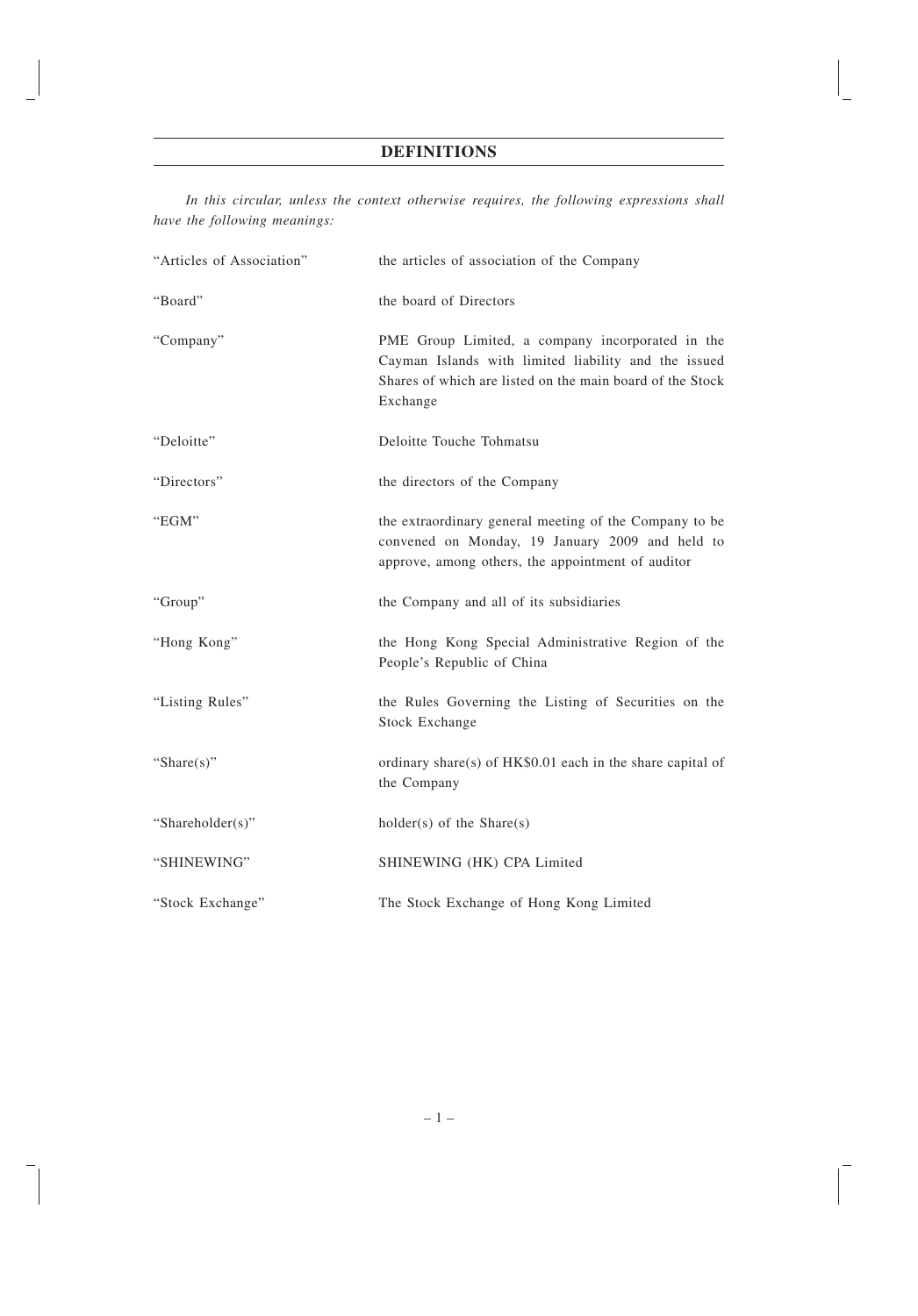## **LETTER FROM THE BOARD**



(incorporated in the Cayman Islands with limited liability) **(Stock Code: 379)**

*Executive Directors:* Mr. Cheng Kwok Woo *(Chairman)* Mr. Cheng Kwong Cheong *(Vice-Chairman and CEO)* Ms. Yeung Sau Han Agnes Ms. Chan Shui Sheung Ivy Mr. Tin Ka Pak

*Independent Non-executive Directors:* Mr. Chow Fu Kit Edward Mr. Leung Yuen Wing Mr. Soong Kok Meng

*Registered office:* Cricket Square Hutchins Drive P.O. Box 2681 Grand Cayman KY1-1111 Cayman Islands

*Head office and principal place of business:* 5th Floor Unison Industrial Centre Nos. 27-31 Au Pui Wan Street Fo Tan, Shatin Hong Kong

31 December 2008

*To the Shareholders*

Dear Sir or Madam,

## **APPOINTMENT OF AUDITOR AND NOTICE OF EXTRAORDINARY GENERAL MEETING**

#### **INTRODUCTION**

At the forthcoming EGM, a resolution will be proposed to seek the Shareholders' approval for, among other things, the appointment of auditor.

The purpose of this circular is to provide you with information relating to the resolution to be proposed at the EGM for the appointment of auditor and the notice of the EGM.

\* *For identification purpose only*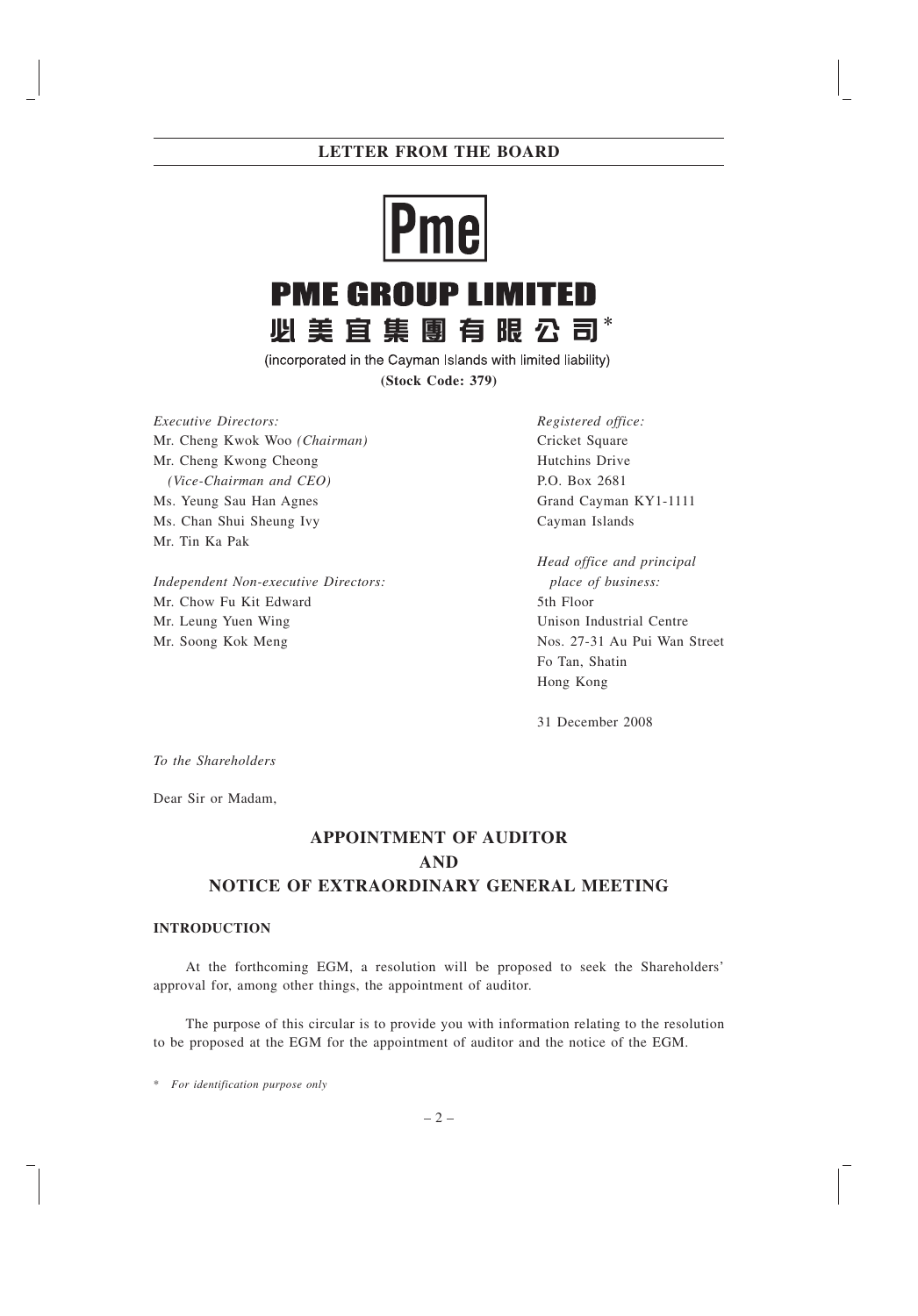### **LETTER FROM THE BOARD**

#### **PROPOSED CHANGE OF AUDITOR**

Deloitte has resigned as the auditor of the Group with effect from 12 December 2008.

The Board was informed by Deloitte that they decided to tender their resignation as the Group's auditor after taking into account of many factors including the professional risk associated with the audit, the level of audit fees and available internal resources.

Save for the above, Deloitte confirmed that there were no circumstances connected with their resignation which they considered should be brought to the attention of the Shareholders.

Subject to the approval of the Shareholders at the EGM, the Board has resolved to appoint SHINEWING as the new auditor of the Company to fill the vacancy and to hold office until the conclusion of the next annual general meeting of the Company.

#### **EGM**

A notice convening the EGM to be held at 5th Floor, Unison Industrial Centre, Nos. 27-31 Au Pui Wan Street, Fo Tan, Shatin, Hong Kong on Monday, 19 January 2009 at 10:00 am is set out on pages 6 and 7 of this circular. An ordinary resolution will be proposed at the EGM to approve, among other things, the appointment of auditor.

A form of proxy for use at the EGM is enclosed with this circular and such form of proxy is also published at the website of the Stock Exchange at *www.hkexnews.hk*. If you are unable to attend the EGM, you are requested to complete the accompanying form of proxy in accordance with the instructions printed thereon and deposit the same at the head office and principal place of business of the Company at 5th Floor, Unison Industrial Centre, Nos. 27-31 Au Pui Wan Street, Fo Tan, Shatin, Hong Kong as soon as possible and in any event not less than 48 hours before the time appointed for the holding of the EGM or any adjournment thereof. Completion and return of the form of proxy will not preclude you from attending and voting in person at the EGM or any adjournment thereof should you so wish.

### **RECOMMENDATION**

The Board considers that the proposed resolution is in the interests of the Company and the Shareholders as a whole. Accordingly, the Board recommends the Shareholders to vote in favour of the relevant resolution to be proposed at the EGM.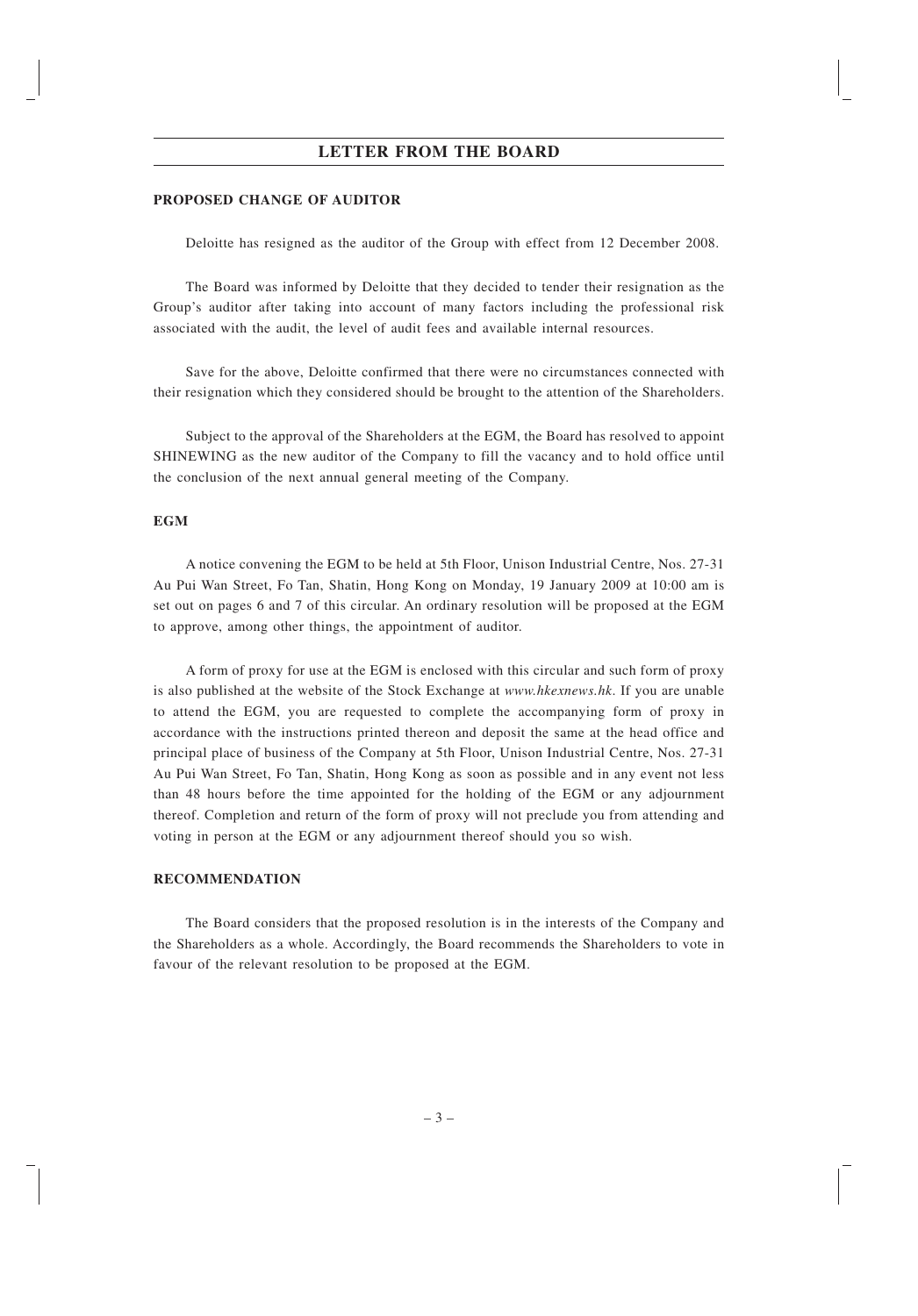### **LETTER FROM THE BOARD**

#### **RESPONSIBILITY STATEMENT**

This circular includes particulars given in compliance with the Listing Rules for the purpose of giving information with regard to the Group. The Directors collectively and individually accept full responsibility for the accuracy of the information contained in this circular and confirm, having made all reasonable enquiries, that to the best of their knowledge and belief, there are no other facts the omission of which would make any statement herein misleading.

> Yours faithfully For and on behalf of the Board of **PME Group Limited Cheng Kwok Woo** *Chairman*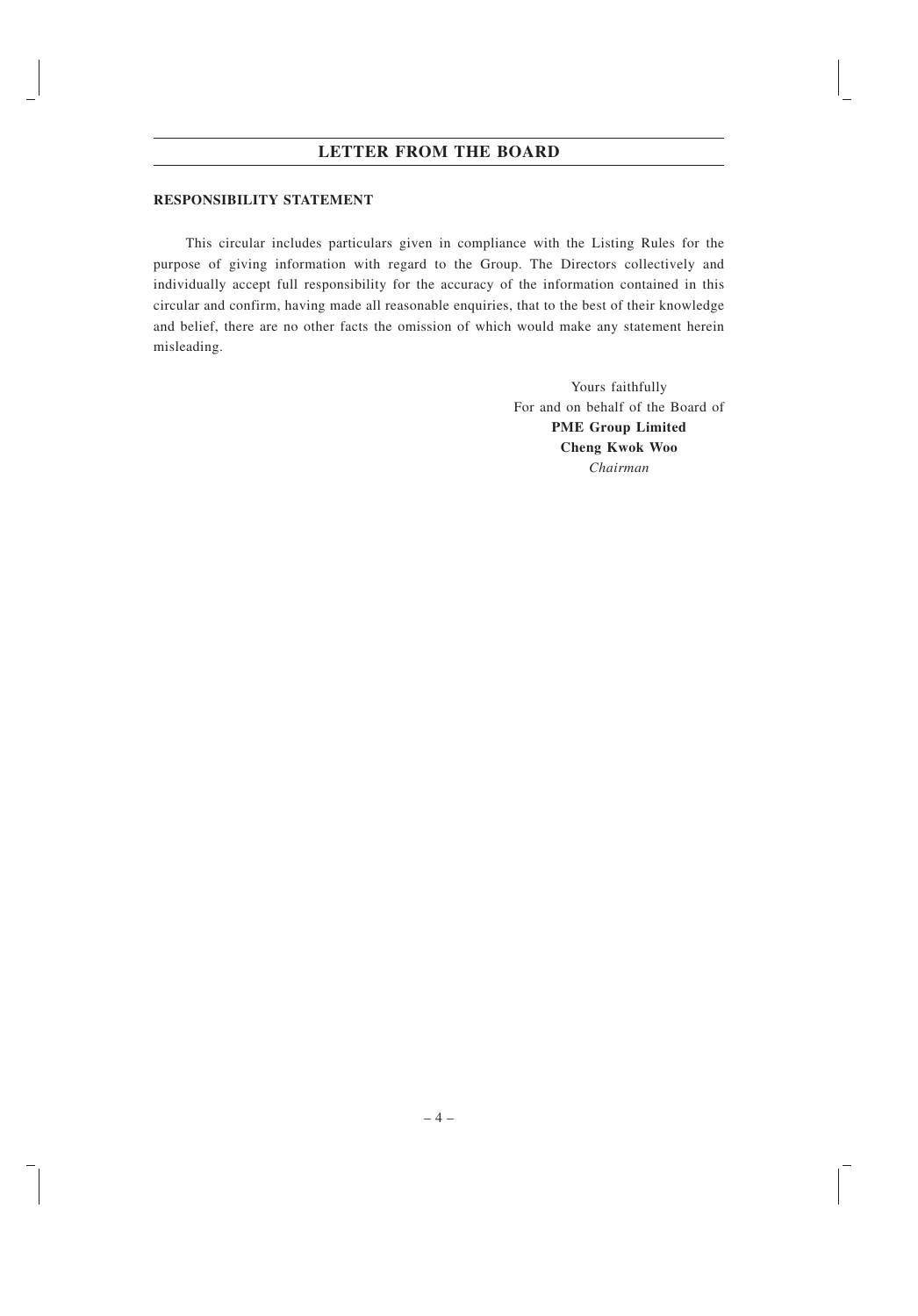## **APPENDIX PROCEDURES BY WHICH SHAREHOLDERS MAY DEMAND A POLL AT GENERAL MEETING PURSUANT TO THE ARTICLES OF ASSOCIATION**

The procedures by which the Shareholders may demand a poll at the EGM are set out in this Appendix.

According to article 66 of the Articles of Association, at any general meeting a resolution put to the vote of the meeting shall be decided on a show of hands unless a poll is (before or on the declaration of the result of the show of hands or on the withdrawal of any other demand for a poll) demanded. A poll may be demanded by:

- (a) the chairman of the meeting; or
- (b) at least three Shareholders present in person (or, in the case of a Shareholder being a corporation, by its duly authorised representative) or by proxy for the time being entitled to vote at the meeting; or
- (c) any Shareholder or Shareholders present in person (or, in the case of a Shareholder being a corporation, by its duly authorised representative) or by proxy and representing not less than one-tenth of the total voting rights of all Shareholders having the right to vote at the meeting; or
- (d) any Shareholder or Shareholders present in person (or, in the case of a Shareholder being a corporation, by its duly authorised representative) or by proxy and holding shares in the Company conferring a right to vote at the meeting being shares on which an aggregate sum has been paid up equal to not less than one-tenth of the total sum paid up on all the shares conferring that right; or
- (e) if required by the Listing Rules, by any Director or Directors who, individually or collectively, hold proxies in respect of shares representing 5% or more of the total voting rights at the meeting.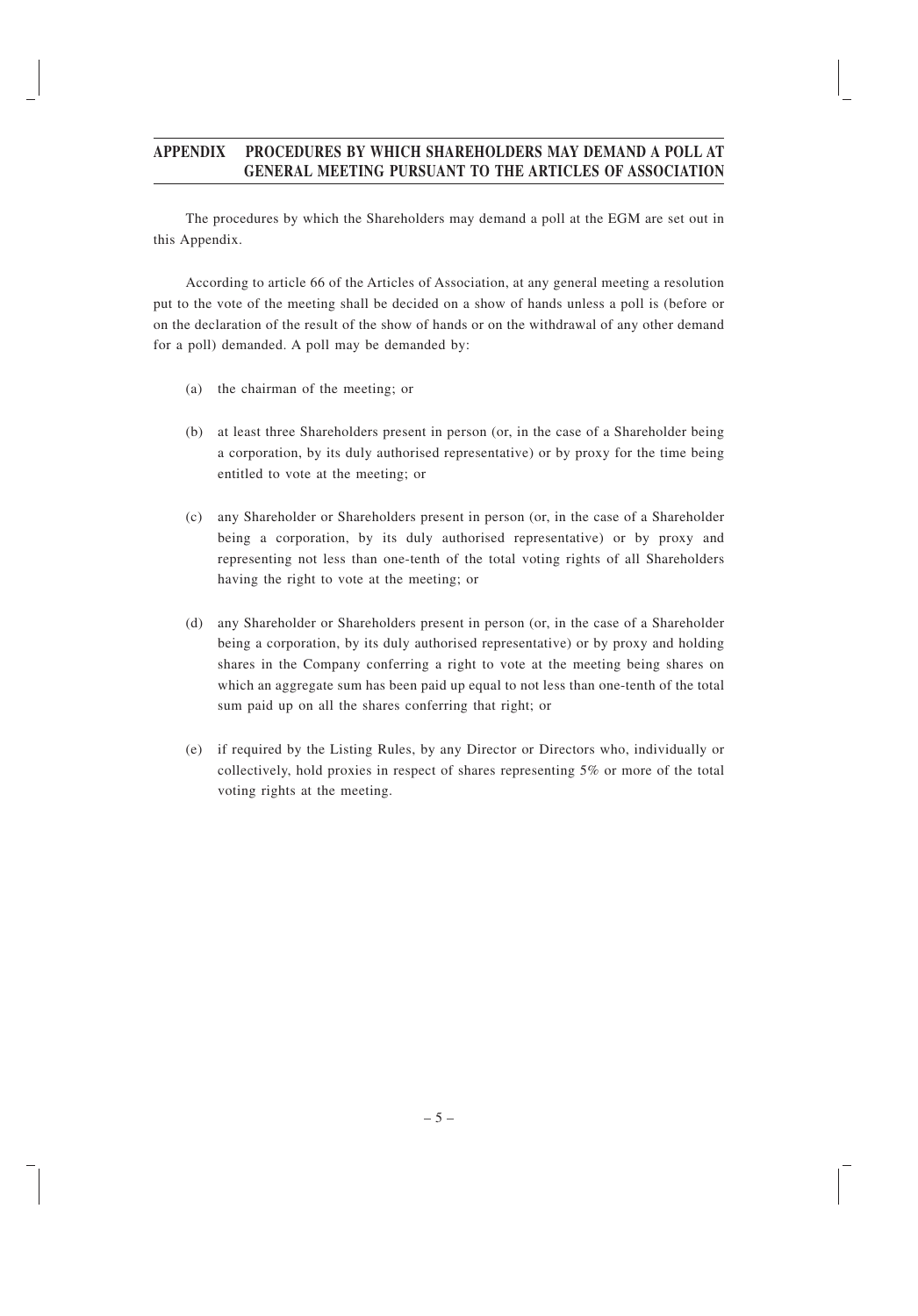## **NOTICE OF EGM**



(incorporated in the Cayman Islands with limited liability)

**(Stock Code: 379)**

## **NOTICE OF EXTRAORDINARY GENERAL MEETING**

**NOTICE IS HEREBY GIVEN** that an extraordinary general meeting ("**EGM**") of PME Group Limited (the "**Company**") will be held at 5th Floor, Unison Industrial Centre, Nos. 27-31 Au Pui Wan Street, Fo Tan, Shatin, Hong Kong on Monday, 19 January 2009 at 10:00 am for the purpose of considering and, if thought fit, passing the following resolution as ordinary resolution:

### **ORDINARY RESOLUTION**

#### **"THAT**:

To appoint SHINEWING (HK) CPA Limited as auditor of the Company and to authorise the board of directors of the Company to fix their remuneration."

> By order of the Board of **PME Group Limited Cheng Kwok Woo** *Chairman*

Hong Kong, 31 December 2008

*Registered office:* Cricket Square Hutchins Drive P.O. Box 2681 Grand Cayman KY1-1111 Cayman Islands

*Head office and principal place of business:* 5th Floor Unison Industrial Centre Nos. 27-31 Au Pui Wan Street Fo Tan, Shatin Hong Kong

\* *For identification purpose only*